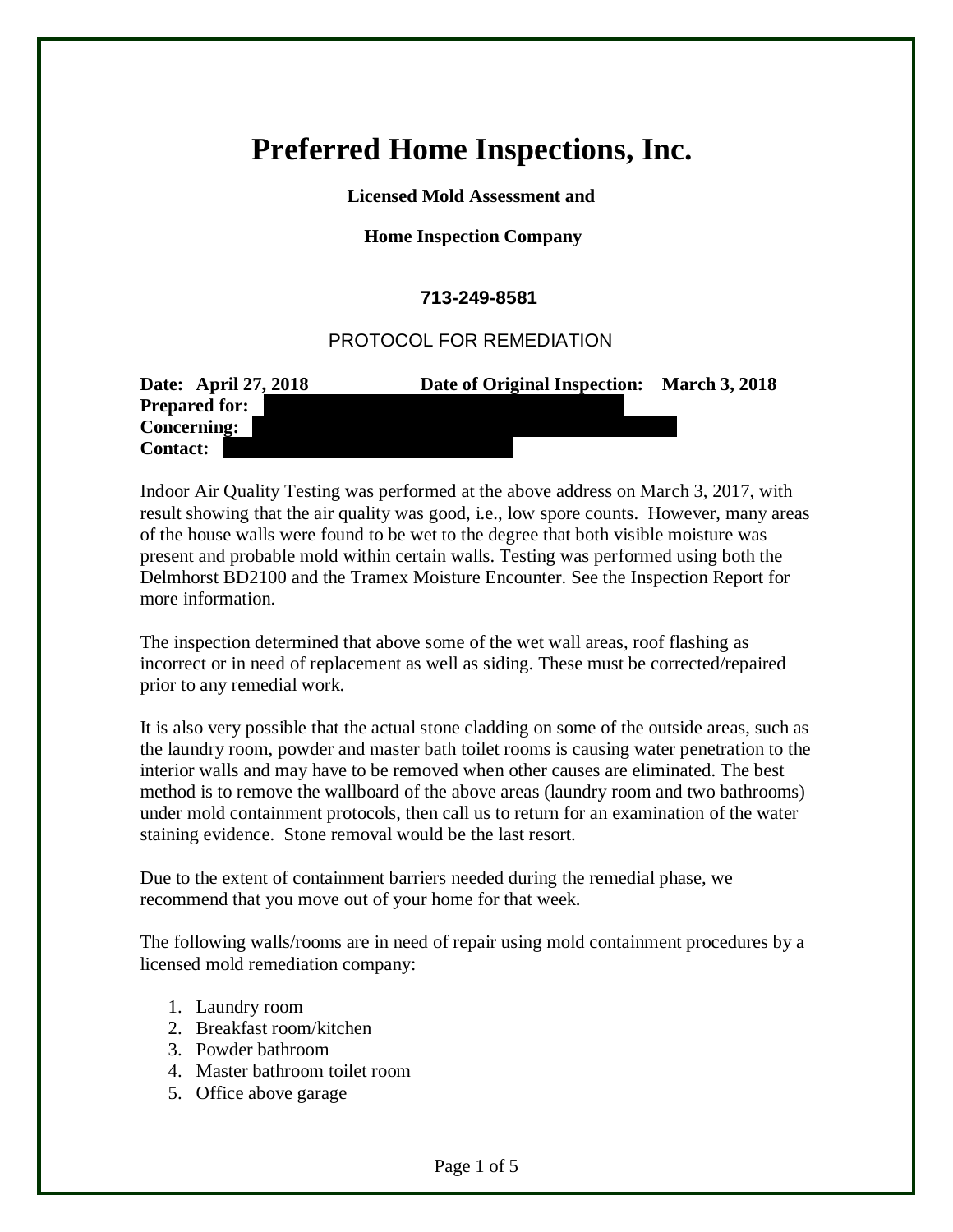The areas are to be remediated in the following manner:

1. Laundry room and 2. breakfast room/kitchen



Laundry room exterior Breakfast room interior Pack out of items from the rooms needed after owners remove smaller personal items. Remove laundry machines temporarily. Either remove the hanging lamp or cover.

A containment entry outside the laundry room door that has separate entry to the exterior breakfast room wall and laundry room needed in order to isolate for proper clearance testing after removal of all cabinetry and wallboard.

The containment of the breakfast room must be large enough to allow for dismantling the secretary desk and gypsum walls around it – to be bagged and disposed out the closest window then moved to normal trash. Removal of wallboard around the right-side window and secretary desk up to and including the highest fur down required. Removal and disposal of insulation needed. If any mold growth damage is seen beyond, continue 2' until none is found. All workers must wear N95 masks and Tyvek suits with attached booties that are discarded through the windows prior to leaving the containments.

The containment of the laundry room should include sealing off the pantry that is within the room. The cabinetry within the room, including shelving, countertop and sink must be removed from the rear wall and window wall to include the fur down. The wall adjacent to the pantry door must be removed up to the door casing. Baseboard removal needed – do not save. All insulation on the exterior walls to be bagged and removed from the area through an open window. Removal of all vinyl wall paper needed.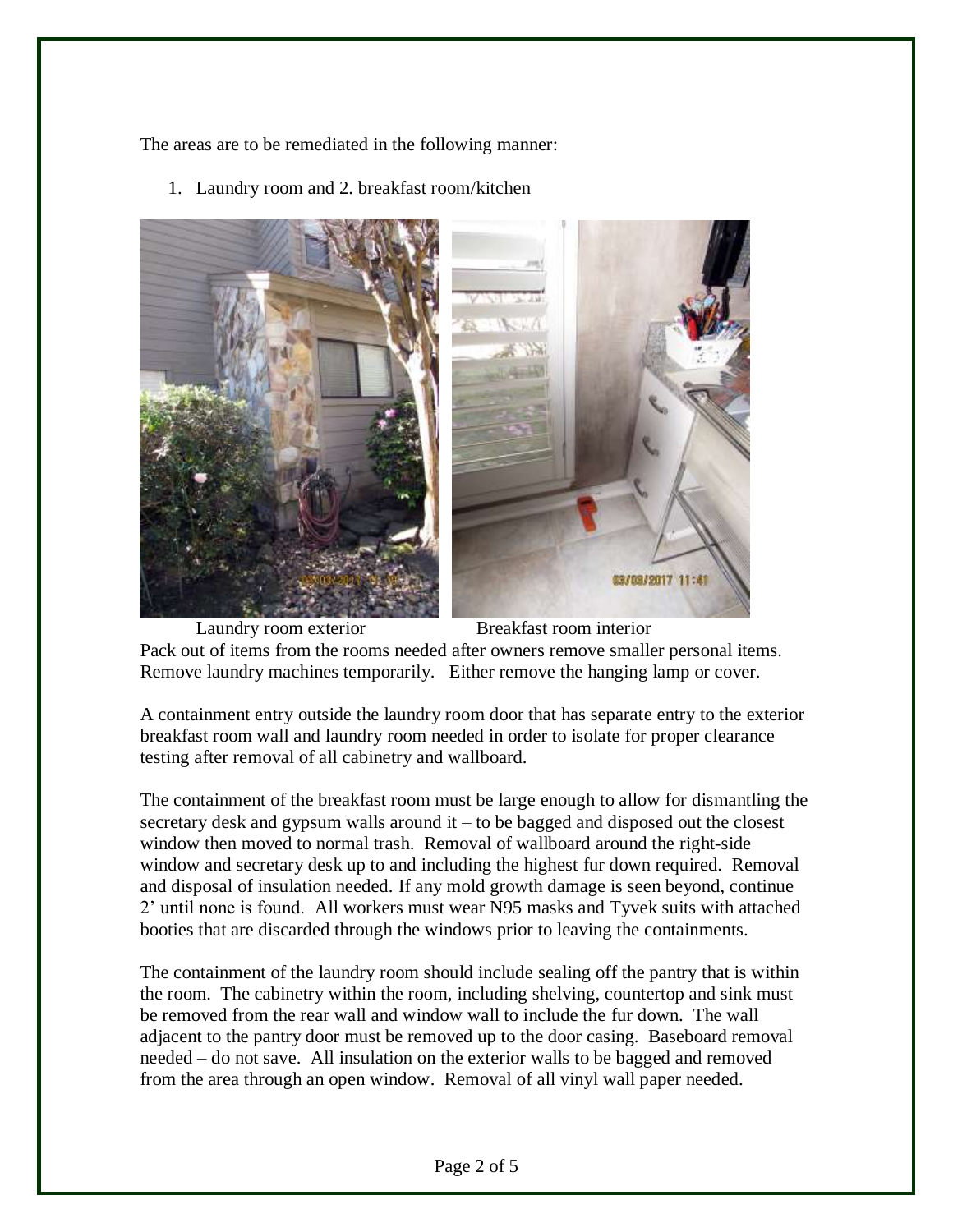Two negative air machines to be used, one in each of the containments. Two containment areas needed in order to properly test for clearance. The polyethylene must billow slightly inward in order to have negative pressure. Any air returns or registers within the containment areas must be sealed off. The units should run a minimum of 24 hours until clearance testing is performed.

After removal of wall board and insulation is performed, inspectors should be called to assess the situation to assure that incoming moisture penetration points are found and repaired.

3. Powder bathroom rear wall, which is an exterior wall was found to contain moisture after the most recent rain (second inspection) at .8% where the wallpaper is peeling due to the high moisture. This moisture is enough for mold growth within the wall and must be removed by:

- a. Removing all personal items from the bathroom and cover vanity. Toilet removal and future replacement.
- b. Build containment in front of house at main entry doors with tunnel to hallway where a secondary containment tunnel can be run to the master bathroom containment. At the confluence of the rooms, which is the hallway, the containment should have a slit opening to the master bathroom as well as to the powder bathroom.
- c. Remove rear gypsum wall and insulation  $9'x 4'$  and 4' crown molding and baseboard, bagged within the containment and carried through the house to the front door, then to regular trash.
- d. At this point inspectors should be called in to assess what the penetration point(s) may be for repair prior to removal of mold growth. It is possible that stone removal on the exterior may be needed to stop water penetration, however, this will be determined at that time.
- e. Cover air register
- f. After remedial work is complete an air scrubber is to be set up in room, to run 24 hours prior to clearance testing.

4. Master bathroom toilet room wall, was found to contain moisture at .7% after this recent rain (second inspection). This moisture is enough for mold growth with the wall and must be removed as follows:

- a. Removing all items from this area of the bathroom to other parts of the bathroom, then covered for protection with polyethylene, sealed at all edges. The left and right side vanities must also be covered or otherwise contained.
- b. Toilet removal for future replacement
- c. Any air return and supply register must be covered
- e. Remove wallboard to be 3' x 9' and all baseboard
- f. A negative air machine with a duct running to the toilet room window is needed, for 24 hours prior to re-testing.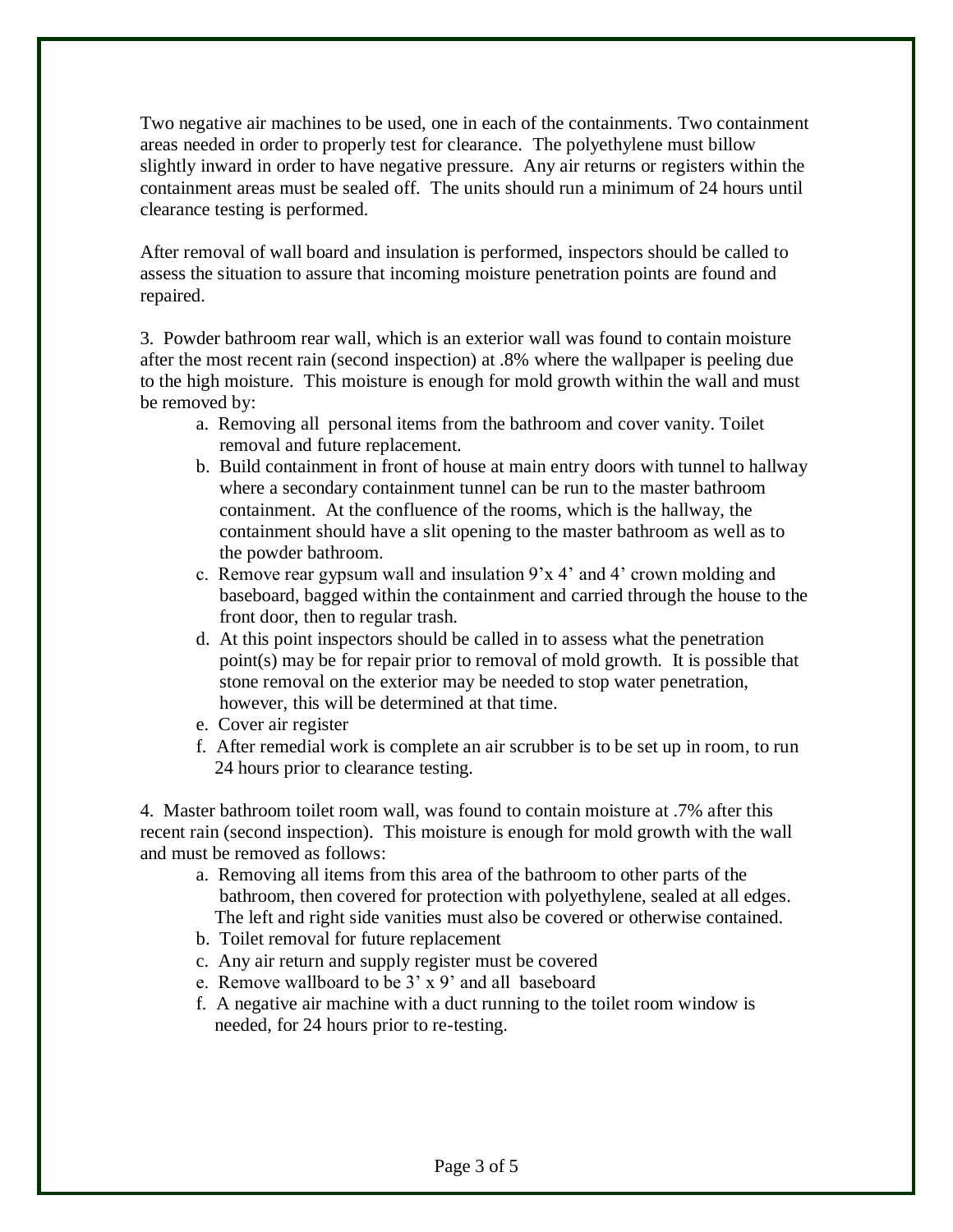- 5. Garage Office The entry door wall has water stains indicating water penetration coming down from the porch roof that has both siding and flashing that must be replaced after exterior work is performed to stop incoming moisture.
	- a. Removal of desk and other items to rear of office in order to make an area approximately 32' square ft.
	- b. Build a containment around the wall to include the entry door in order to remove wallboard, 4' baseboard and insulation within.
	- c. Any air register within the area must be sealed off
	- d. Containment must be sealed and a negative air machine set up to run 24 hours until clearance testing is performed.
	- e. Removal of debris through the door that is adjacent to regular trash after bagging.

It is recommended that moldy areas be cleaned by applying a biocide after scrubbing any visible mold growth off the studs. The biocide should be USA registered and approved by the EPA. Homeowners must agree to use of biocide.

After all areas are cleaned and prior to any rebuild, inspectors should be called to perform testing inside all containments to assure that mold is remediated.

Respectfully submitted

TREC Professional Licensed Inspector #2945 ICC Certified Code Building Inspector #5228486-B1 Certified Level 1 Infra-red Thermographer # 18177 Professional Mold Assessment Consultant #MAC 1002 by Texas Department of State Health Services Stucco Certified by EDI (exterior design institute) TX133

Wendy MaterN

Professional Mold Assessment Consultant #1137 By Texas Department of State Health Services

TREC Apprentice Licensed Inspector #10490

Fernando Martinez Elissa L. Martinez Wendy Matson Martinez

TREC Licensed Inspector #3666 And Professional Mold Assessment Consultant #1136 By Texas Department of State Health Services,

Stucco Certified by Exterior Design Institute (EDI)

Member of Indoor Air Quality Association Member of BBB in good standing Recommended by Angie's List, 2007, 2008, 2009 , 2010, 2011, 2012, 2013 and 2014 "Super Service Award" winners